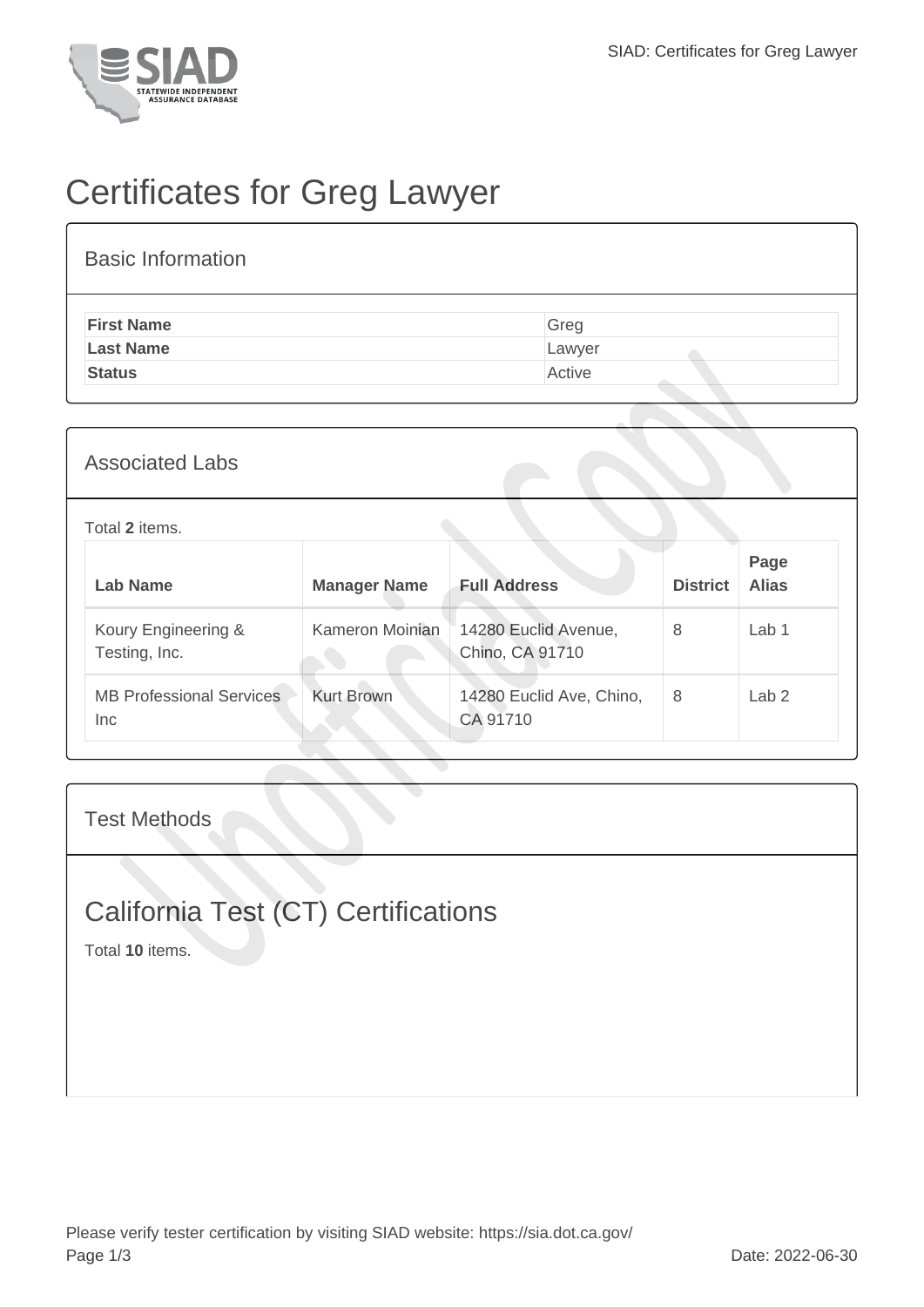

| <b>Test Method</b>                                                                     | <b>Expiration</b><br><b>Date</b> | <b>Status</b>  | <b>IA Responsible</b> | Within<br>Lab(s)<br><b>Scope</b> | <b>Comments</b> |
|----------------------------------------------------------------------------------------|----------------------------------|----------------|-----------------------|----------------------------------|-----------------|
| CT 231 Relative<br>Compaction - Nuclear<br>Gage                                        | 2022-06-17                       | Expired        | <b>Ashley Shaw</b>    | Lab $1,$<br>Lab <sub>2</sub>     | (No comments)   |
| CT 504 Air Content of<br>PCC - Pressure<br>Method (JTCP - PCC)                         | 2022-07-15                       | Active         | Sarbjit Grewal        | Lab $1,$<br>Lab <sub>2</sub>     | (No comments)   |
| CT 518 Unit Weight -<br>PCC (JTCP - PCC)                                               | 2022-07-15                       | Active         | Sarbjit Grewal        | Lab $1,$<br>Lab <sub>2</sub>     | (No comments)   |
| CT 523.1 Section B.1<br>& B.2 Flexural Strength<br>(Field Fabrication)<br>(JTCP - PCC) | 2021-07-15                       | <b>Expired</b> | <b>Ashley Shaw</b>    | Lab 1,<br>Lab <sub>2</sub>       | (No comments)   |
| <b>CT 533 Ball</b><br>Penetration - PCC                                                | 2022-06-17                       | Expired        | <b>Ashley Shaw</b>    | Lab $1$ ,<br>Lab <sub>2</sub>    | (No comments)   |
| CT 539 Sampling<br>Fresh Concrete (JTCP<br>$- PCC$                                     | 2022-07-15                       | Active         | Sarbjit Grewal        | Lab $1$ ,<br>Lab <sub>2</sub>    | (No comments)   |
| CT 540 Making<br>Cylinders - PCC (JTCP<br>$-PCC$                                       | 2022-07-15                       | Active         | Sarbjit Grewal        | Lab $1,$<br>Lab <sub>2</sub>     | (No comments)   |
| CT 543 Air Content of<br>PCC - Volumetric<br>Method (JTCP - PCC)                       | 2022-07-15                       | Active         | Sarbjit Grewal        | Lab 1,<br>Lab <sub>2</sub>       | (No comments)   |
| CT 556 Slump - PCC<br>(JTCP - PCC)                                                     | 2022-07-15                       | Active         | Sarbjit Grewal        | Lab $1,$<br>Lab <sub>2</sub>     | (No comments)   |